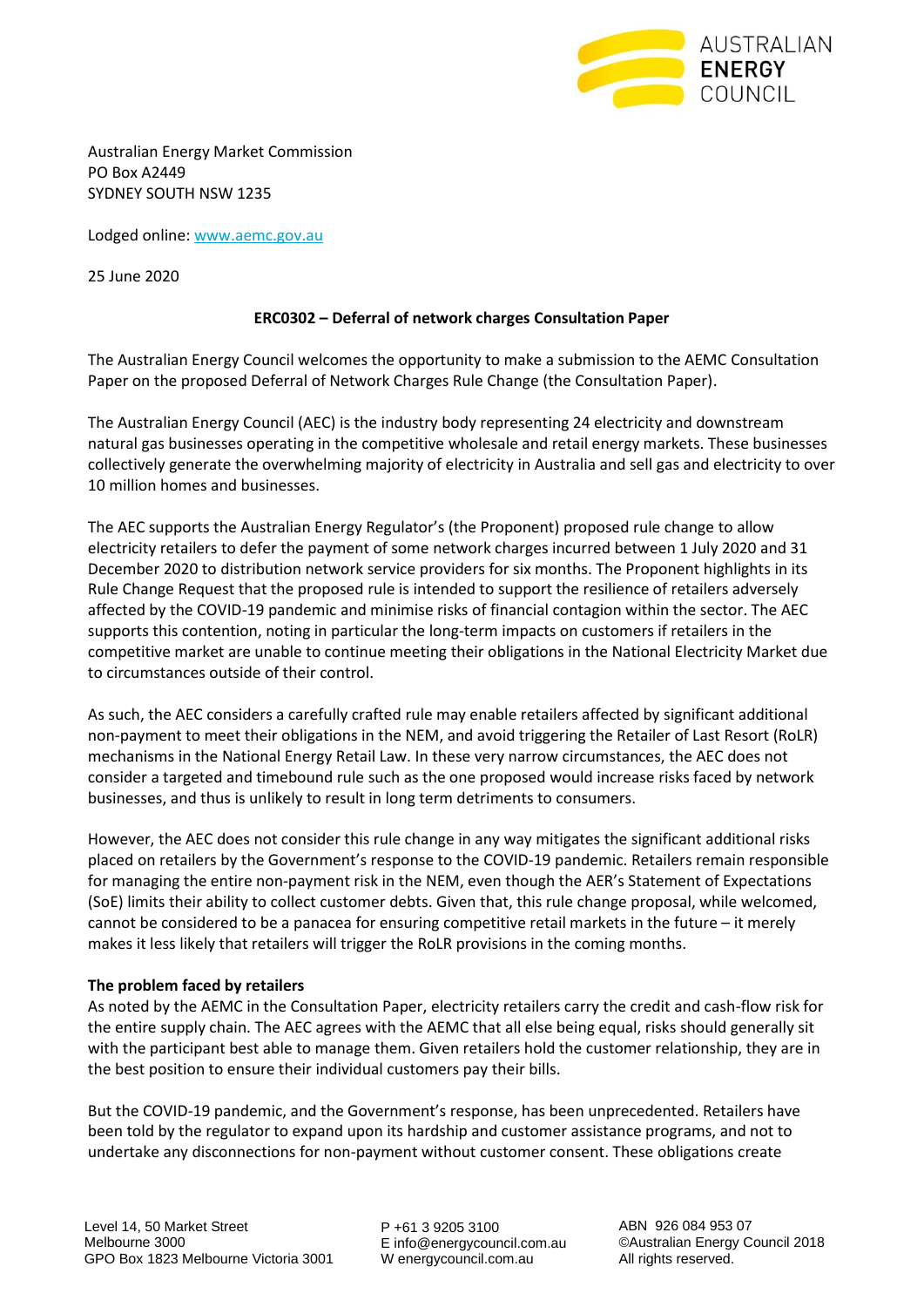viability questions for retailers expected to be able to make a fair return for carrying the credit and cashflow risk for the entire supply chain.

The AER's SoE was published on 29 March 2020. It is currently in place until at least 31 July 2020. During this period retailers have worked hard to continue to engage and support their customers, but the enhanced customer protections in the SoE has resulted in retailers holding greater debts than they otherwise would. So as to understand the quantum of this impact, it is worthwhile to consider the counterfactual – that is, what would have otherwise occurred had it not been for the SoE.

In 2018/19 retailers undertook 76,538 electricity disconnections in the NECF states<sup>1</sup>. This equates to a simple average of approximately 6380 disconnections per month. If this monthly rate remained constant between 1 April and 31 July 2020, it could be said that approximately 25,500 customers have not been disconnected that otherwise would. Given retailers are only allowed to disconnect small customers as a last resort, it would appear that the vast majority of these customers might have disengaged from their retailers' offers of hardship and other support. Given the economic impacts of COVID-19, and the significant increase in unemployment, it could be assumed that more disconnections for non-payment would have occurred between April and July than the corresponding period in the previous year.

Whilst the AEC is not able to infer the outcomes for individual customers that have not been disconnected during the COVID-19 pandemic, what is clear is that retailers are likely incurring significant debts the regulatory framework intended them to be able to avoid.

In addition, the AER's SoE extended existing support measures such as hardship and payment plans to any small business customer eligible for the Federal Government's JobKeeper stimulus. By the Government's own reckoning, some 768,000 businesses have enrolled to receive the JobKeeper payment. While the percentage of these businesses that would be classified as small by the National Energy Retail Law is unclear, it is likely that retailers are now required to provide financial support to a very significant number of business customers – again, support the existing regulatory framework does not account for.

Of greatest concern to the AEC is the impact of this additional support provided on a retailer's ability to recover these debts in the long term. It seems clear that at least a percentage of customers who have been protected by the AER's SoE will not repay their debt in full and will need to be written off. The exact scope of this non-payment cannot be predicted until the full extent of the pandemic, and the flow on impacts to the economy are known.

# **Support provided to date**

In early April 2020, Energy Networks Australia announced its Network Relief Package. The ENA package intended to support impacted customers in NSW, Victoria and South Australia. In practice, the package waived network costs for some small business customers who had shutdown or gone into hibernation during the April to June quarter.

For residential customers, the ENA package provided some cash flow relief to retailers in circumstances where a customer had lost their jobs due to the impacts of the pandemic.

While welcomed, the AEC does not consider this assistance was proportionate to the impost the SoE placed on retailers. For small business customers hibernating (that is, consuming less than 25% of their usual consumption during the period), the waiver of the network bill was beneficial – meaning demand charges that don't vary based on consumption levels could be avoided. But, for the vast majority of businesses that

P +61 3 9205 3100 E info@energycouncil.com.au W energycouncil.com.au

<sup>&</sup>lt;sup>1</sup> AER Retail Markets Report 2018/19, Pg 81-86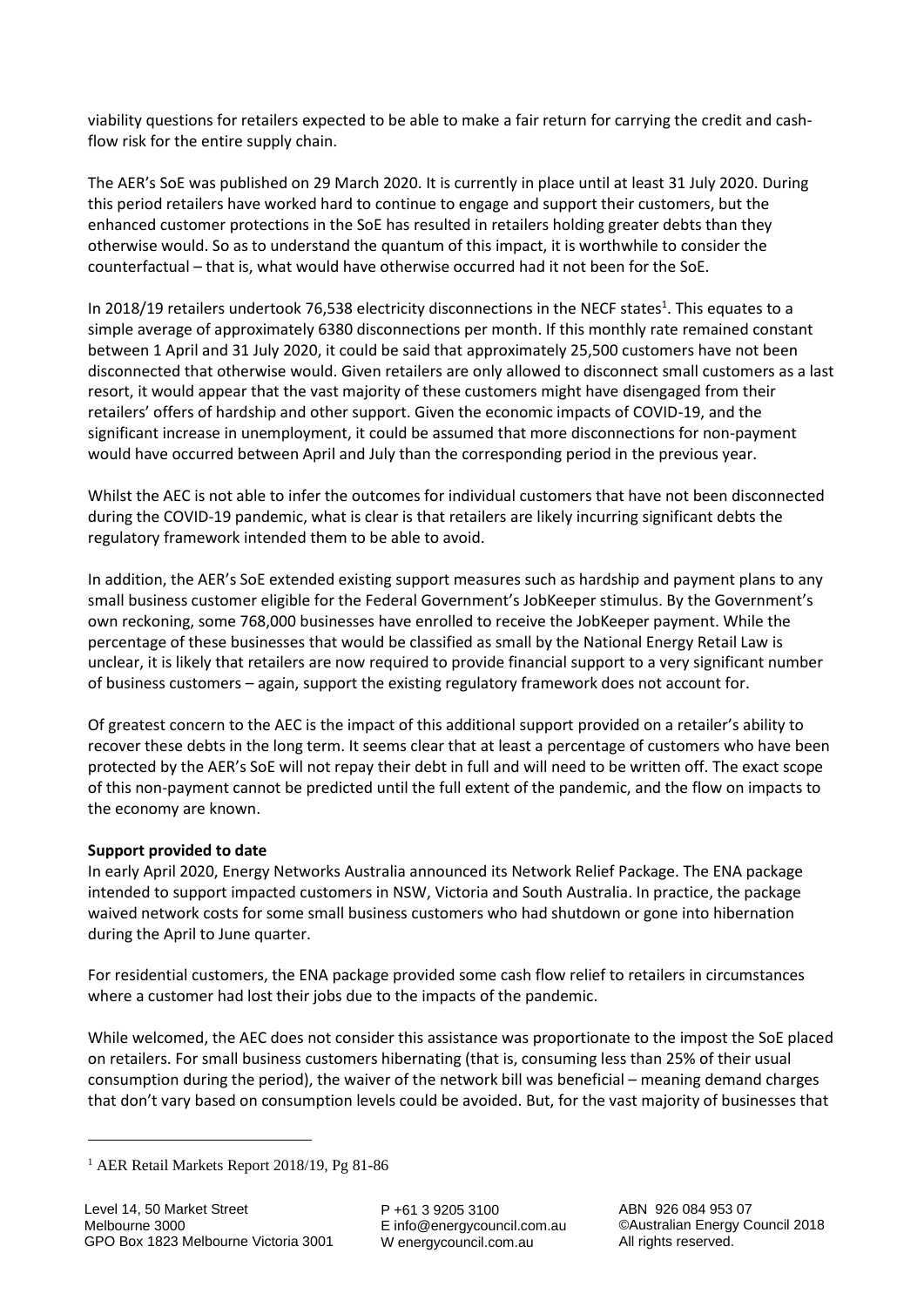retailers were required to assist under the statement of expectations, the ENA package is unlikely to provide any assistance to retailers<sup>2</sup>.

## **Proportionate and targeted assistance**

As noted above, the Government's response to the pandemic has resulted in two key challenges for retailers.

The first requires retailers to maintain liquidity so as to continue to meet their obligations to the market in an environment where customer payments are likely to be delayed. This challenge can be categorised as cash flow risk.

The second challenge is for retailers to reduce non-payment in the medium term to a level that allows it to make a fair margin (or indeed, any margin at all), for the services they provide their customers and the market. For a low margin, high cost business like electricity retail, this challenge can be categorised as viability risk.

The AER's proposed rule change only considers cash flow risk – it does nothing to mitigate upstream costs, or reduce non-payment caused by interventions in the retail market. In effect, unless a customer who doesn't pay immediately pays before 31 December, the proposed rule change will not provide any benefit to a retailer unable to meet its obligations to the market. In short, it is likely the retailer who could not pay its debts before 31 December 2020, will still not be able to pay those debts after 1 January 2021. In this scenario, the rule change could be considered to only mitigate the risk of RoLR events in 2020 – it does nothing to avoid them in the future.

To that end, if a retailer is cash poor, the rule change might enable them to continue to function long enough to repair its liquidity to a manageable level. For all other retailers, the rule change is likely to be of little long-term benefit.

The AEC understands that a rule change of this nature has the potential to increase the costs for consumers in the long term, particularly if non-payment risk was passed onto monopoly network assets. The AEC does not consider this would be a worthwhile outcome when considered against the benefits the Proponents seek to deliver. That being said, we do not accept that this rule change places any material risks onto retailers that might warrant a change in the cost of capital the existing regime allows. Network businesses will continue to be able to collect the same revenues as they otherwise would, albeit that they would receive them slightly later in the financial year.

# **Appropriate allocation of risks**

As is the case with the existing regulatory framework, the AEC considers that risks from COVID-19 should be placed with market participant best able to mitigate them. Outside of a pandemic, a retailer is able to mitigate the risk of non-payment through collection activities ultimately culminating in disconnection for a customer who does not pay. However, at this time the AER's SoE prohibits a retailer from disconnecting any customer in financial stress, whether or not the customer in engaging with their retailer or receiving support under their hardship program. In effect, the SoE creates an opt-out hardship framework, where customers (including unknown occupier customers) cannot be disconnected even if they fail to respond to any retailer attempts of engagement. In this environment, a retailer is unable to mitigate the risks of nonpayment, and thus, consideration needs to be given to transferring this risk to a party that can.

P +61 3 9205 3100 E info@energycouncil.com.au W energycouncil.com.au

 $2$  Anecdotally, some network businesses in Victoria have advised that only 5% of their small business customers were eligible for the ENA package – far below the expected 15% eligibility.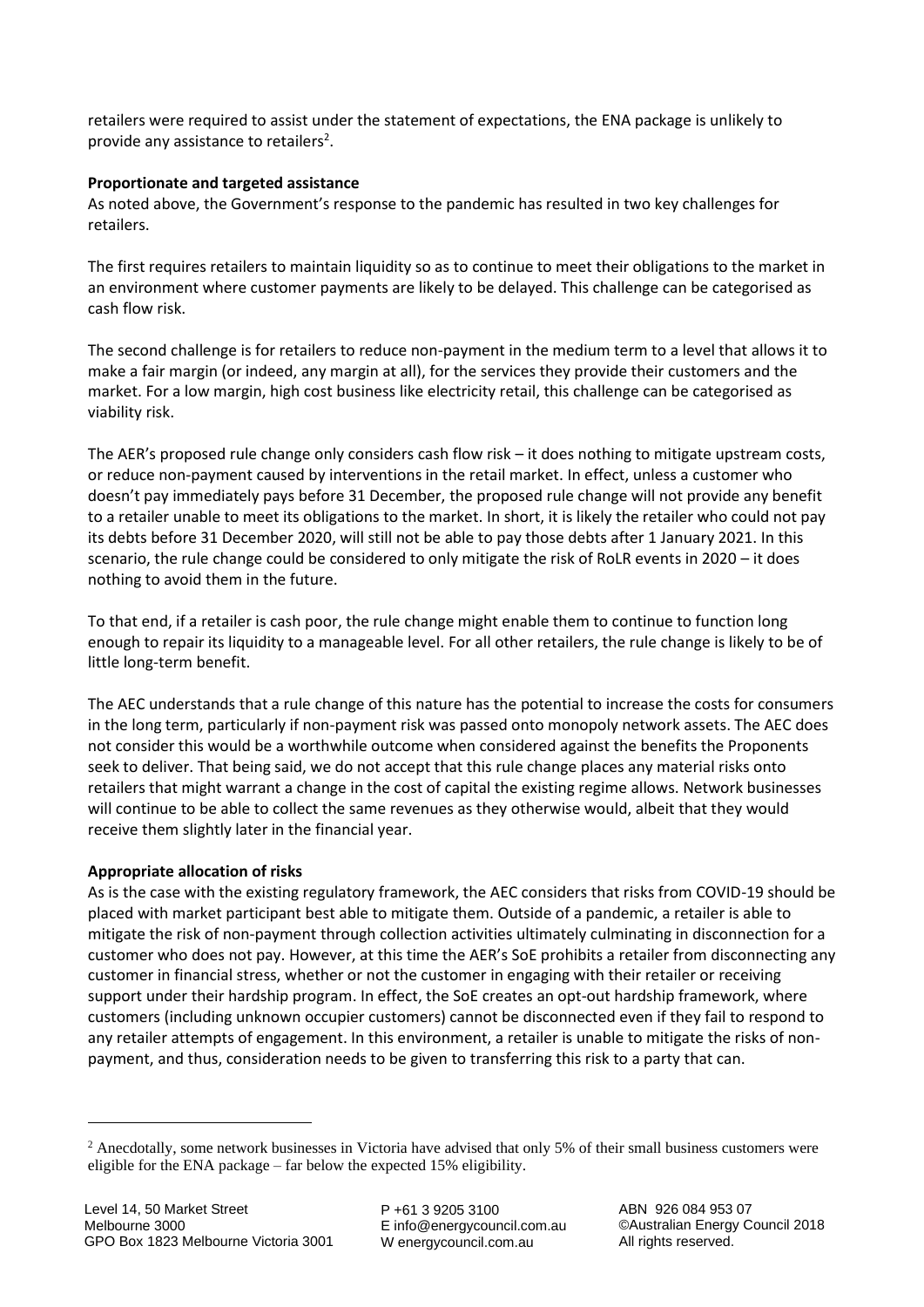The AEC considers that regulated network businesses represent the party best able to manage this risk. As highlighted by the AEMC in the Consultation Paper, network businesses operate under a revenue cap, with customers committed to paying a set amount over a 5 year regulatory period. The existing regulatory framework includes mechanisms for network businesses to recoup any shortfalls in revenue in a previous period. This concept is not incongruous with the proponents rule change request. If a retailer utilises the deferral capability and underpays in a given year, the network will be able to recover the amounts in a future year. In this context, the network seems best able to manage the risks of late payment, and therefore if payment deferral is deemed in the long term interests of consumers, then it should be the network rather than some other participant in the supply chain that bears the cost of such a deferral.

### **Retailer Eligibility**

The Consultation Paper raises a number of questions about the scope of any potential rule, in particular, whether there is a need to limit the operation of any rule to a particular subset of retailers.

The AEC does not support rules that differentiate between participants by class. In times of crisis, simply because a retailer is large or has other particular characteristics does not mean they will be immune to the impacts of that crisis. Whilst it appears unlikely at this time that large retailers will need to the type of cashflow support the proposed rule will deliver, should the pandemic worsen significantly (either the health impacts itself, or the broader economic impacts caused by the pandemic) in the coming months, precluding support to categories of retailers may fail to deliver the intent of the rule.

Similarly, placing obligations on retailers to prove a legitimate financial need is likely to place an administrative burden on market participants for little additional value.

The AEC considers a better approach to implementing the proposed rule would be to incentivise retailers to only seek deferral of network payments when they genuinely need to. This would then avoid any risk that retailers might unnecessarily utilise the facility, and mitigate likely arguments from opponents to the proposed rule that the costs of administering the scheme would be prohibitive, and ultimately lead to increased customer bills.

However, it is important that any mechanisms developed in a more preferable rule do not result in increased costs to energy users. There is a risk that an imposition of interest charges over and above the genuine cost a network will face from the rule will increase costs in the system, without any commensurate benefits. Instead, the AEC considers a minimal interest charge might achieve the outcome sought by the proponents, whilst mitigating any increased costs. Given networks operate under a revenue cap, any additional interest received would ultimately need to be reflected in future years, so there is benefit in mitigating that to the extent possible.

That being said, if there are any efficient costs to delivering the deferral rule change, as a matter of principle the AEC considers these costs should be paid by the retailer utilising the service on a user pays basis.

### **Customer eligibility**

The AEC does not consider there is any incremental benefit to narrowly limiting the application of this rule to customers who first encountered payment difficulty during the COVID pandemic. As was found when retailers and networks were seeking to implement the ENA's support package, there are practical challenges to identifying the cause of a customer's payment difficulties. Given this, limitations on the rule should only be implemented if they better deliver the policy intent.

In this instance, the policy intent of the Proponent is to allow retailers who have been impacted by cash flow risk caused by the COVID pandemic to defer a percentage of their network costs until 1 January 2021.

P +61 3 9205 3100 E info@energycouncil.com.au W energycouncil.com.au